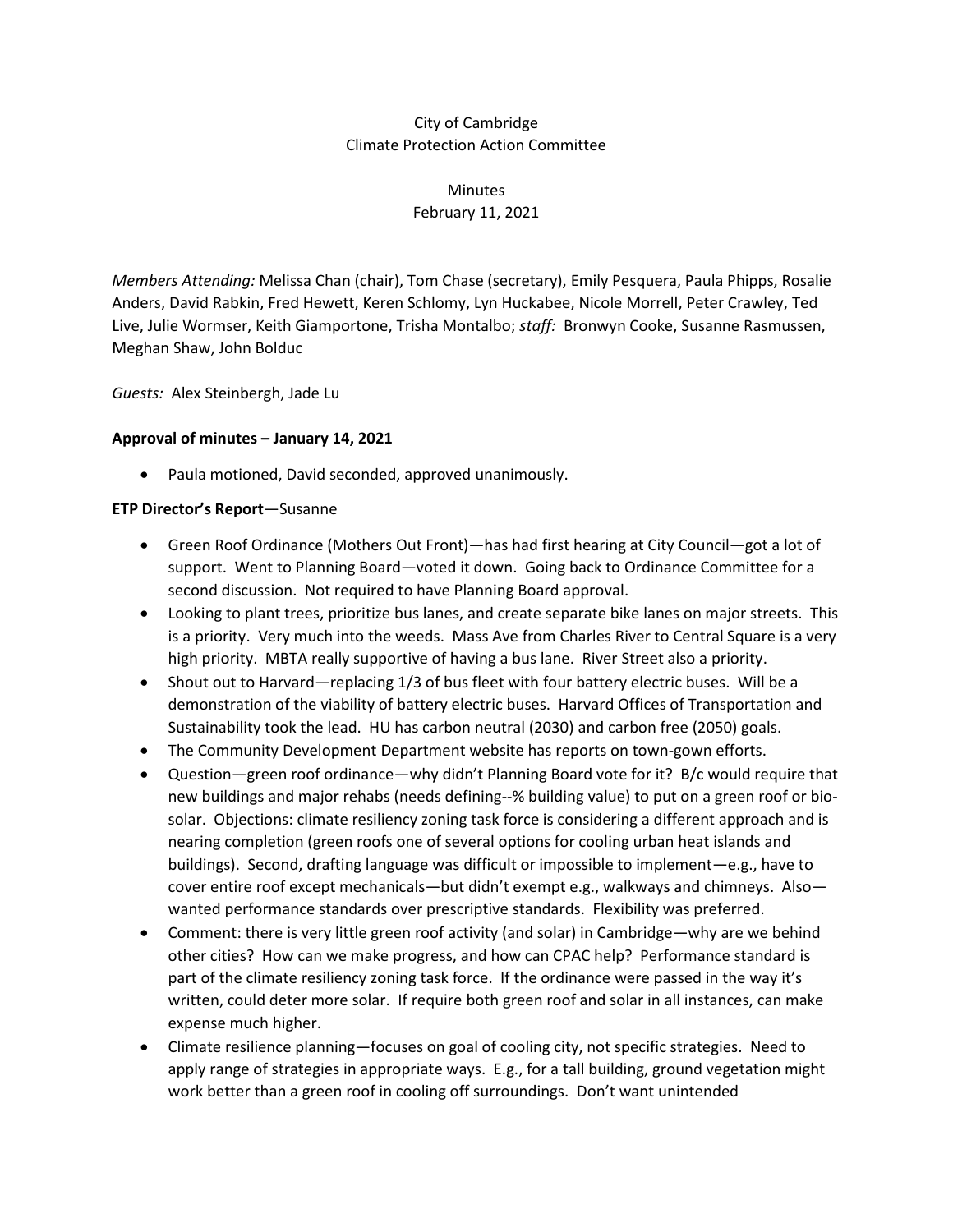consequences of making people do ineffective things. Other cities may lead in green roofs, but may not be more resilient than Cambridge. There is a lot happening, in fact. White roofs are actually quite effective, and there's been an increase in them over the last decade. But we're going backward in % tree canopy. Everyone would like to be further along than we are.

- What do we think is the optimal outcome for the projects happening in Cambridge (recent past and near future). Can we weigh in on what the right answer should be? Response: majority of them have white roofs, meet green building standards. We need to focus on improving existing building stock—can't build our way out of this.
- Is there a role for CPAC? Citywide climate action plan will pull everything together—CPAC has role in reviewing that and giving feedback—it's a comprehensive plan that will evolve as science does. One aspect, e.g., is to improve zoning ordinances to design to 2070 precipitation, institute "cool" factors—a performance standard for bringing temperatures down.
- We as a committee should reexamine climate resilience plan and climate action plan.

### **Cambridge Community Choice Electricity Program—Meghan Shaw**

Objective: Meghan Shaw, Sustainability Planner in the Community Development Department, will review the current community aggregation program to contracts electricity supply for most Cambridge residents and future plans for the program. CPAC will discuss the program and how it relates to greenhouse gas emission reduction goals.

- The City ust signed a three-year contract for community choice aggregation program for renewable energy. This is part of Massachusetts law—have taken off over the last five years. Had been way to lock in lower prices—now being used more and more for green energy, largely by buying renewable energy credits. Cambridge doesn't do that.
- Cambridge goals—trying to add more renewable energy generation. B/c Mass is deregulated, residents and businesses have lots of choices (and marketing!). Much of that marketing is a bit scammy/greenwashing. Community Electricity Program—working to provide people with highest quality RECs (Class 1), avoid greenwashing, provide consumer protection, so people don't have to vet individual suppliers (e.g., low initial price that goes up soon after). Three-year contract provides some price stability also.
- Since 2017, City's program has been cheaper over time than basic Eversource service, and use highest-quality RECs (wind/solar).
- Questions: price comparison—compared to the same kind of energy generation? Yes—all use same grid mix. Has to do with how energy was procured. Cambridge has flexibility in when it procures energy when the market is low. Eversource has to buy energy on a defined schedule.
- Standard green option under community aggregation—how does that compare to Eversource basic service? It's slightly greener. If the City didn't do a green product, it wouldn't differ from Eversource basic service. City includes \$0.002/kw into a revolving fund—now have \$1.2m in revolving fund. Will use this money to put new solar project on Graham and Parks School—will retire RECs (so no double counting). That's what is making the standard green option greener.
- Standard Green vs. 100% Green plus. Are selling electricity back to the grid as well; will reinvest net metering cash into the revolving fund to build new solar projects.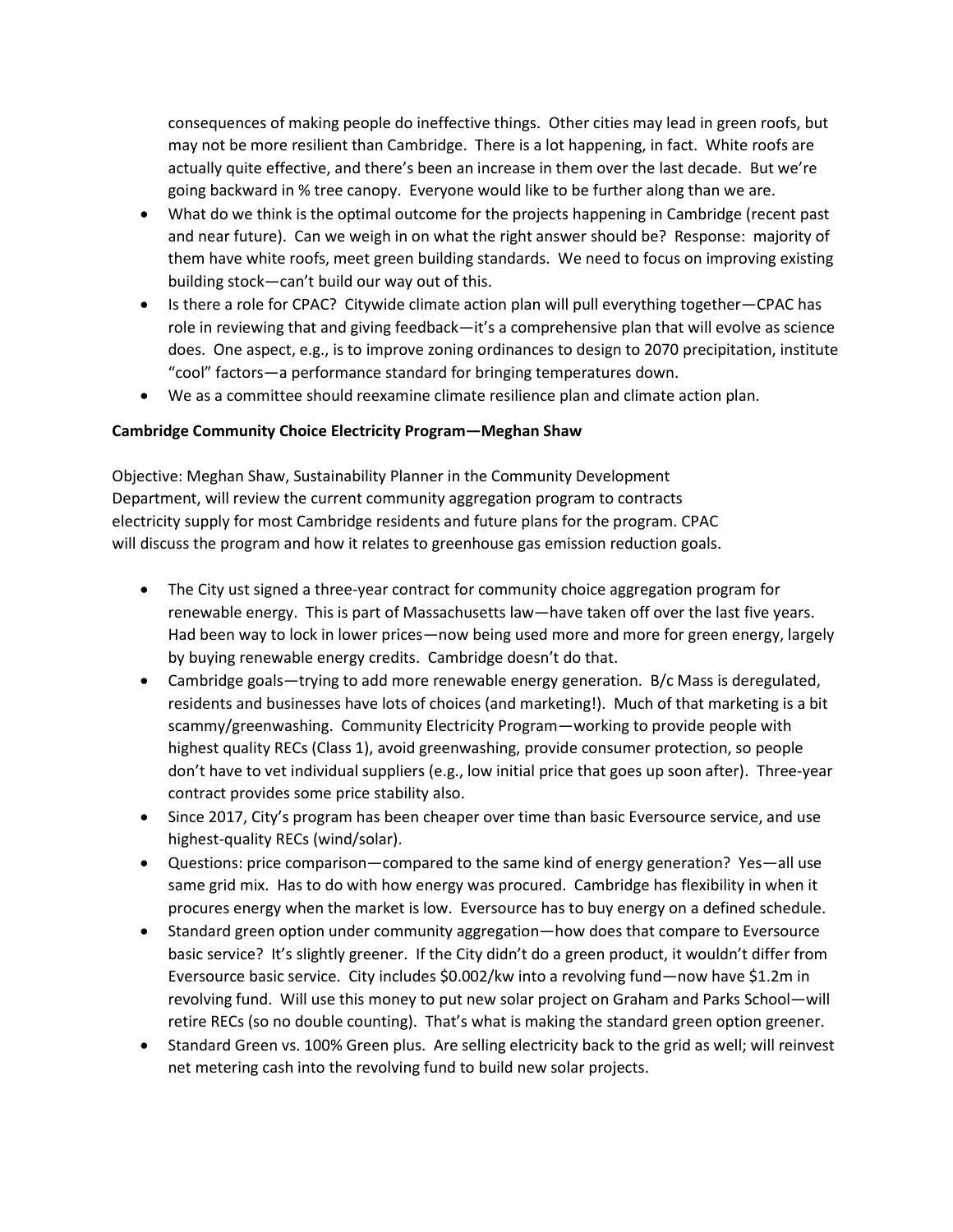- Renewable Energy Certificates are issued for 10 years; renewable energy credits can be sold for full length of the project
- Why Cambridge chose this pathway—by choosing small adder (surcharge), adds new renewable energy to the grid and commits long term to renewable energy projects. Meeting city's highest goals on how renewable options should work.
- There are folks who want 100% renewable energy; not entirely possible at this moment (though there is an option involving offsets), but city is going through 100% renewable energy strategy. Looking to see if can get a long term procurement of renewable energy, hopefully will figure this out by fall 2021. Very complex!
- Benefits of Cambridge Community Electricity Program: greener power, choice, predictability, transparency, and consumer protection. Could also choose to administer statewide renewable energy funds.
- Aggregation 3.0—how can aggregations invest in local distributed energy supply, link to financing opportunities so everyone can participate, create green jobs?
- DOER finalizing rules around municipalities automatically enrolling communities in low-income and standard solar programs. Those programs provide steeper cost impacts, improve equity.
- Current 100% option involves renewables and Mass RECs. But that's subject to whims of market, will always be more expensive than baseline. Better is that Cambridge invest in genuine new projects—won't necessarily be more expensive and will provide genuine benefits. Want to see long term renewables procurement for both additive renewables and price stability. Long term contracts are also good for developers—make them more likely to develop projects b/c they know they'll get paid.
- Hard for Cambridge to put City credit on the line for 15-20 year commitment when there's no guarantee that consumers will opt out and Cambridge will have to cover the gap. But maybe bond a small amount as insurance for people opting out and the City having to absorb the cost. This could solve that challenge.
- Presume opt-out rate for base energy option is quite low—could city jointly procure electricity with large users? Not sure that's allowed legally. But we have very few people in 100% renewable option. We have two levels—RPS and 100%. Boston has more variety.
- Skeptical as to whether RECs have an impact, where these projects definitely have both a carbon impact and generate new funds. Using adder funds to create a new solar project on a school may be the first such project in the US. Very innovative.
- Guided by DPU plan on how much can use the adder mechanism. Increasing the adder would require approval of a new plan.

## **Update on Climate Action Plan and GHG Data – Bronwyn Cooke**

Objective: Bronwyn Cooke, Sustainability Planner, will provide an overview of the City's climate change mitigation planning, emission reduction goals, and how the City is measuring progress. CPAC will discuss how the presentation clarifies some questions that have been raised and what questions need further work.

Community wide data on emissions

• Follow the global protocol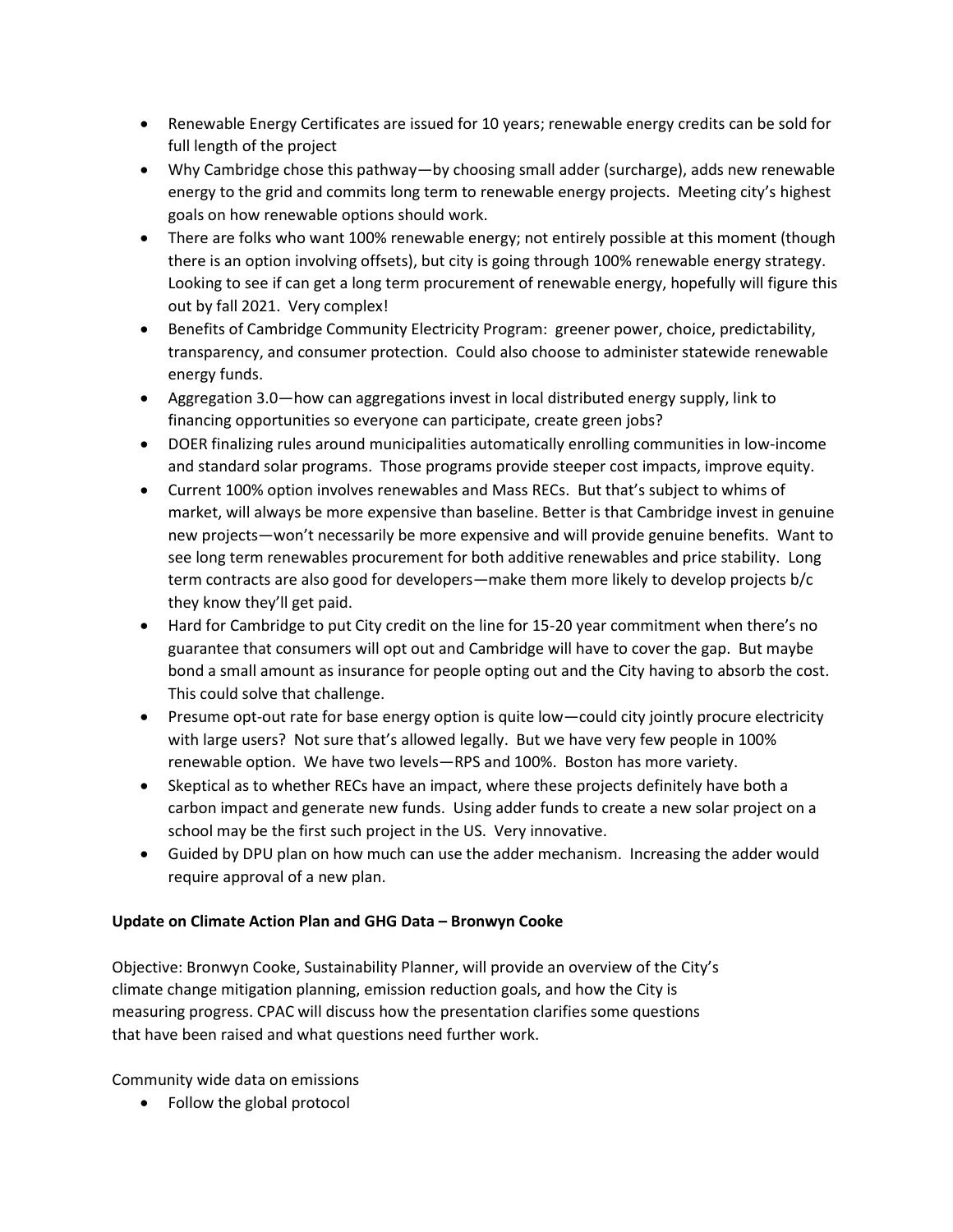- Look at three sectors—buildings, transportation, waste
	- o Fossil fuels combusted within city boundaries
	- o Energy procurement
	- o Emissions from trash disposal
- Buildings data from Eversource
- Transportation much tricker to track (many fuel sources, vehicles from elsewhere driving in Cambridge, MBTA, etc. They look at Cambridge-registered vehicles, wherever they go, plus MBTA movement within Cambridge

Elements of climate mitigation planning

- Inventory—of GHG emissions vs. 2012 baseline. Don't have complete inventory to measure against baseline yet.
- Analyze and plan—come up with actions to do against analysis of emissions
- Forecast—of business as usual, state and federal trends, impact of Cambridge-specific actions
- Goals—two types—aspirational and achievable
- Implement—taking action to make a difference
- Evaluation—how well did action work?

Note: Not every element is included in every planning process, and it's not necessarily a linear process

Refresher on E&T work

- Did community-wide inventory—GHG inventory, climate action plan, CPAC/RAC subcommittee
- Did detailed sub-sector planning—e.g., net zero transportation plan, zero waste master plan, net zero action plan and 5-yr review

Note: challenge is to connect all this work together. Working to take advantage of windows of opportunity. In FY2020 wanted to do full GHG inventory—didn't have budget for it. Instead did NZAP 5 yr review—creating sector-specific GHG inventory update to feed into community-wide GHG inventory

Kicking off a net zero transportation plan—adding on existing transportation plans to also focus on reducing emissions. Aligning different aspects of planning within a particular sector and bringing them together into a community-wide strategy.

Timeline of upcoming planning milestones

- June 2021—NZAP 5-year review—building sector
- June 2022—NZTP—provide quantitative analysis of emission trends in transportation sector and develop new plan to reduce emissions
- December 2022—compile sector-specific emissions data, actions, and forecasts to update the Community-Wide Inventory and Climate Action Plan

Questions and discussion

- Lag times in data gathering make it difficult to react well. Is part of the strategy to come up with good-enough inventories to speed up this process?
	- o We are improving lag times for analyses